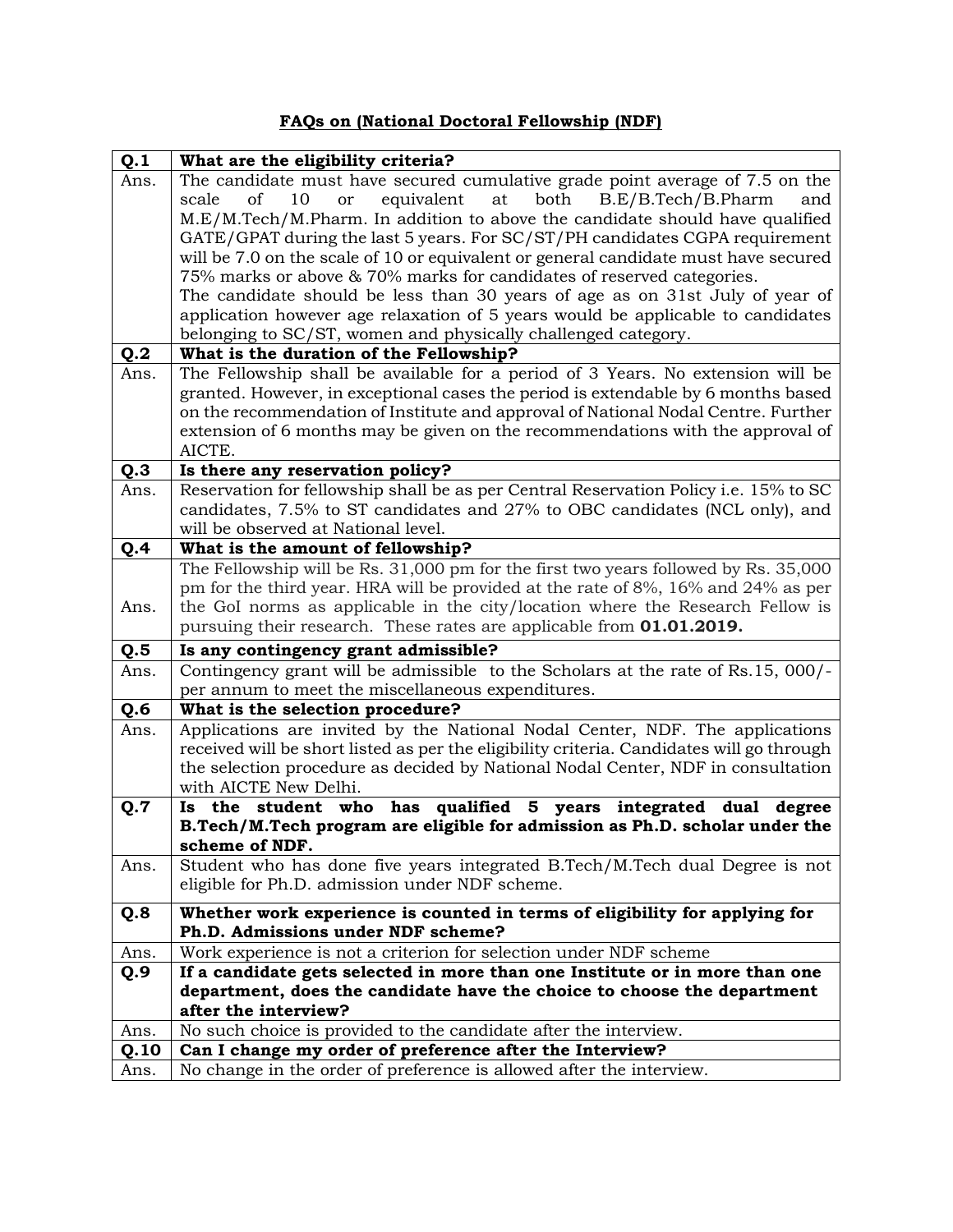| Q.11 | How many times in a year will admissions to Ph.D. Programs under NDF                                                                                                |
|------|---------------------------------------------------------------------------------------------------------------------------------------------------------------------|
|      | take place?<br>Ph.D. program under NDF is only once in a year. Admission process starts from                                                                        |
| Ans. | the month of May-June and final selection takes place in the month of July-                                                                                         |
|      | August.                                                                                                                                                             |
| Q.12 | Is any TA/DA admissible for attending the interview?                                                                                                                |
| Ans. | There is no provision for TA/DA for attending the interview.                                                                                                        |
| Q.13 | Do I need to send the Hard Copy to National Nodal Center, NDF and copies                                                                                            |
|      | to respective Institute Department?                                                                                                                                 |
| Ans. | There is no requirement of sending any hard copy of the application form. However,                                                                                  |
|      | candidate is required to submit relevant supporting documents ON-LINE while                                                                                         |
|      | filling up the application form.                                                                                                                                    |
| Q.14 | Is there any application fee to be paid while applying on-line?                                                                                                     |
| Ans. | Yes. Application fee to be paid on-line is Rs. 500/- in respect of General/OBC                                                                                      |
|      | category students and Rs. 250/- in respect of reserved category $(SC(ST/PH)$                                                                                        |
|      | students. Payment of fees through payment gateway will be enabled in the portal<br>on or before the month of May of the relevant year.                              |
| Q.15 | Whether I can take admission in IITs and NITs under the scheme of NDF?                                                                                              |
| Ans. | Selected candidates will be offered admission only in identified Research Centers                                                                                   |
|      | of AICTE.                                                                                                                                                           |
| Q.16 | Is it necessary to attend interview at all the institutes as well as the                                                                                            |
|      | departments from which I receive interview call letter?                                                                                                             |
| Ans. | There is no provision that one must attend interview at all the institute opted.                                                                                    |
|      | However, it is advised that candidate may attend all such calls to achieve wider                                                                                    |
|      | scope of selection.                                                                                                                                                 |
| Q.17 | Whom to contact in case of any difficulties in accessing the portal for                                                                                             |
|      | submitting online application?                                                                                                                                      |
| Ans. | Applicant can send an email at: coord.rs@psgtech.ac.in and for technical issues in                                                                                  |
|      | the portal students/Institutions can make call on - 011-29581333 (from 9.30 am                                                                                      |
|      | to.5.30 pm) on all working days for all queries.                                                                                                                    |
| Q.18 | What is the total Intake of the scheme?                                                                                                                             |
| Ans. | The total number of candidates selected under this scheme per year would be                                                                                         |
|      | limited to 300 per year. Number of candidates per Institute would be about 10 per                                                                                   |
|      | Institute, subject to the availability of seats in the research Centre and demand of                                                                                |
|      | a research Centre by candidates.                                                                                                                                    |
| Q.19 | Is there any Teaching Assistance (Work Load)?                                                                                                                       |
|      | Teaching assistantship of <b>not more than 8</b> hours/week may be given to scholars                                                                                |
|      | undergoing full time Ph.D. program under AICTE-NDF scheme and can include                                                                                           |
|      | assistance in lab classes, tutorial support etc.                                                                                                                    |
| Q.20 | What action will be taken in case of leaving the course before completion?                                                                                          |
| Ans. | The awardee shall furnish an undertaking that in case of his/her vacating the seat                                                                                  |
|      | within the duration for which he has been offered fellowship, he/she shall be liable                                                                                |
|      | to refund the entire amount fellowship received by him/her till the date of his/her                                                                                 |
| Q.21 | leaving the scheme.<br>What type of Bank account should be maintained?                                                                                              |
| Ans. |                                                                                                                                                                     |
|      | Savings Bank account with any nationalized bank in the name of beneficiary only<br>should be registered for transaction of fellowship. Joint/Minor Account/Jan Dhan |
|      | Ac/No frill Account/Account having any limit of transactions/credit is not                                                                                          |